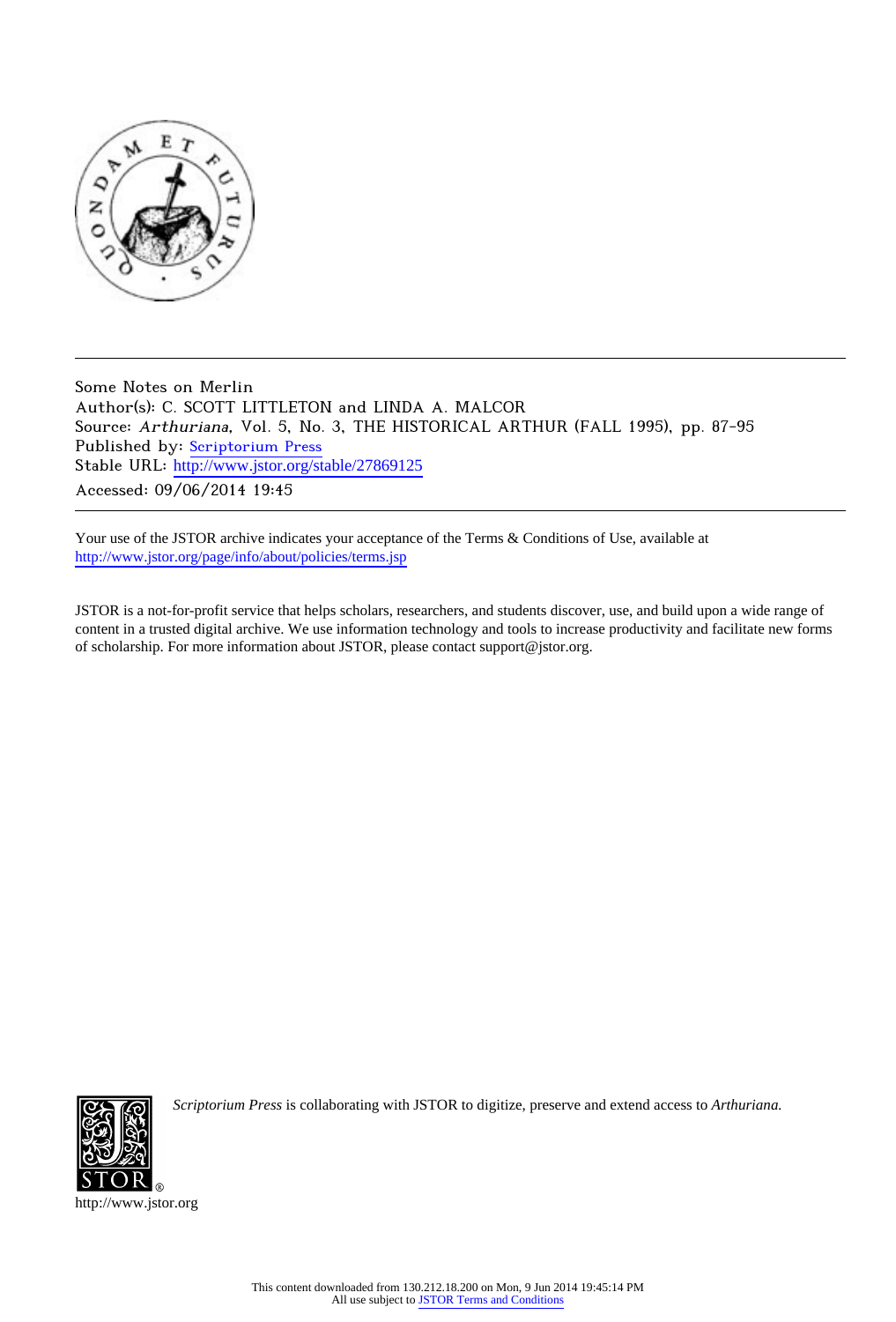# Some Notes on Merlin<sup>1</sup>

C. SCOTT LITTLETON and LINDA A. MALCOR

The image of Merlin that surfaces in the medieval romances is a complex<br>syncretism reflecting Celtic, Christian, Alano-Sarmatian, and possibly syncretism reflecting Cente, Christian, Alano-Sarmatian, and possibly historical overlays. The figures of Merlin and the Dame du Lac may ultimately derive from a common, probably female, prototype. (CSL/LAM)

> Figure One: Merlin with the Pendragon. Bibliothéque Nationale fr. 95 fol. 327<sup>v</sup>

legends of Merlin occupy a significant portion of the Arthurian Cycle (see Fig. 1). It is no accident that most of the thirteenth-century texts in which the wizard appears – Robert de Boron's *Merlin, Arthour and Merli*n and others-bear the wizard's name (Micha 1980, Kölbing 1890). Merlin's association with Arthur dates from the earliest written records of the tradition. The Merlin introduced into the Arthurian material by Geoffrey of Monmouth does not exhibit the same shapeshifting, magical fairy powers that the character displays in other branches of the tradition (cf. Goodrich 1987, 4-8). Geoffrey's version of the story tells of a scholar, trained by monks, who outwits magicians, accomplishes skilled feats of engineering, and uses 'drugs' rather than spells to transform himself and Arthur's father, Uther Pendragon, into the likenesses of

ARTHURIANA 5.3 (FALL 1995)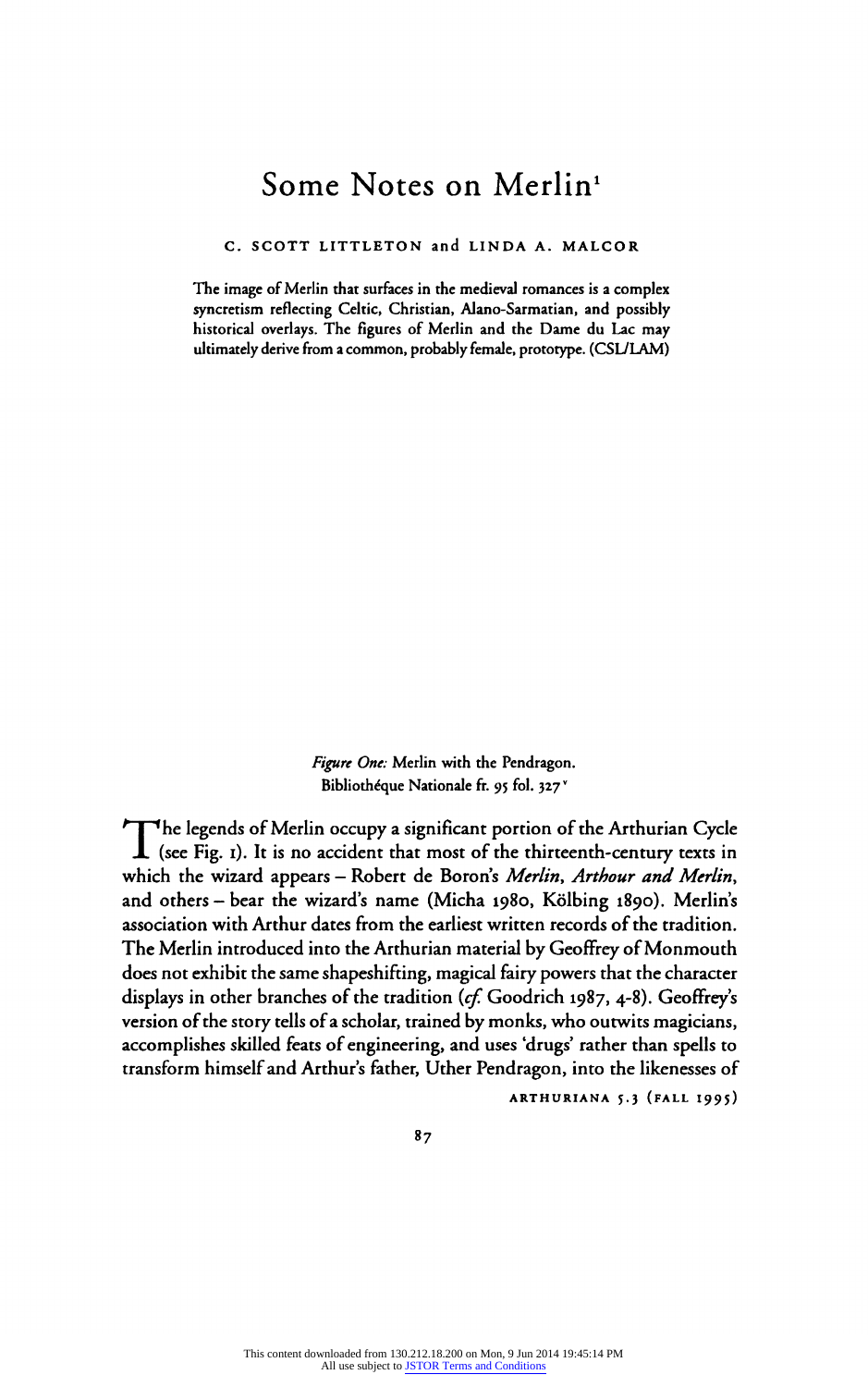other people (Geoffrey of Monmouth 1966, 167-207). But first and foremost Merlin is a prophet, and it is this characterization of him, rather than the portrayal of him as a spellcaster, that remained popular throughout the Middle Ages and well into the Renaissance.<br>Geoffrey's *Prophetiae Merlini* predates the rest of his *Historia Regum* 

Britanniae (1130s).<sup>2</sup> The French Les Prophécies de Merlin (1270s) were ostensibly Britanniae (1130s).<sup>2</sup> The French Les Prophecies de Merlin (1270s) were ostensibly translated from Latin by Richart d'Irlande and are unrelated to Geoffrey account of Merlins prophecies.<sup>3</sup> The Icelandic *Merlinusspa* (ca. 1200), in contrast, is a verse translation of Geoffrey's *Prophetiae Merlini*, and many other medieval accounts of the prophet draw on Geoffrey's rendition of the legend.4 A fifteenth-century Spanish sermon, for example, retells the Merlin and Uther story. This tale relates how Merlin used 'drugs,' or in later renditions 'magic,' to disguise Uther, making the British king look like the Duke of Cornwall (who was on the battlefield fighting Uther's troops) so that Uther could slip into the Duke's castle and rape Igraine (the Duke's wife and Uther's future queen).5 In this legend Merlin displays the classical, trickster-figure characteristics that one would expect from the Germanic Loki in a tale about Thor or from the Ossetic Syrdon in a saga about Xæmyc rather than from the statesman/magician of the Round Table in a story about Uther.<sup>6</sup>

When medieval authors choose to tell of the spell-casting, supernatural Merlin, the Merlin-as-prophet figure tends to be edited out of the legend. Wace, for instance, uses a supernatural version of Merlin and omits the prophecies. Yet even this Merlin exhibits a heavy Christian overlay. In most legends this scholar of the Round Table is depicted in black, flowing robes that are more reminiscent of a Benedictine cleric? than of a Celtic druid, who would have worn white, as would have the priests and monks of the Celtic church (Jung and von Franz 1986, 359-360; Piggott 1968, 98-99; Gougaud 1923, xviii xix). Merlin's connection with the Church of Rome is even more explicit in continental works. In the French Vulgate Merlin the infant prophet dictates the history of Joseph of Arimathea and the Grail to Blaise, a cleric who supposedly lived in Britain under the fifth-century king 'Constant' (Robert de Boron 1979).<sup>8</sup> Merlin is responsible for the creation of the Siège Perilous of the Round Table, the chair on which only a pure knight may sit.<sup>9</sup> Many of Merlin miracles' are arranged to take place on Christian holy days, as well as at Christian locations. The 'Sword in the Stone,' for instance, appears in a churchyard at Whitsuntide.10 In this particular episode Merlin advises the Archbishop of Canterbury to send for all British nobles and to order them at Christmas to ride to the churchyard where the sword-bearing stone appeared (Malory 1969, 1:15-16). Although none of the medieval texts says so explicitly (cf. West 1969,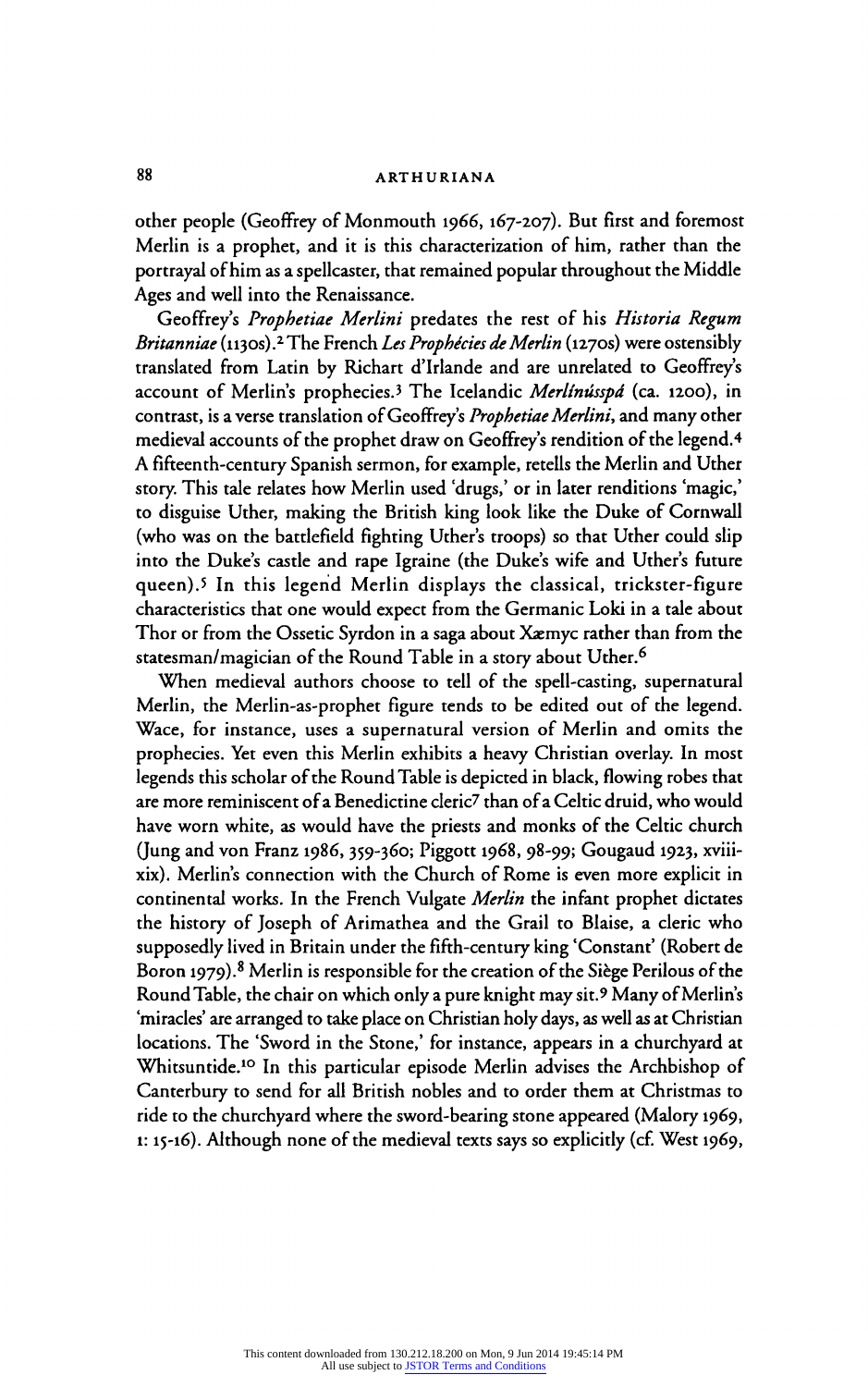115), one cannot help but get the impression that he somehow stage-managed the whole business, that he himself put the sword into the stone, as he later in fact does with Galahad's sword (Malory 1969, 1: 90-91).

There is no general agreement among Arthurian scholars as to the source of this curious figure. Markale asserts that his prototype was probably the historical late fifth-century figure Ambrosius Aurelianus, who later came to be known as<br>Myrddin Emrys and, finally, Merlin (1977, 94-96; cf. Littleton and Malcor Myrddin Emrys and, finally, Merlin  $(1977, 94-96;$  cf. Littleton and Malcor 1994, 61-77).<sup>11</sup> Perhaps a partial conflation between the character of Ambrosius  $\epsilon$ and the cleric Constans accounts in part for Merlin's odd penchant for Benedictine-style dress and Christian festivals.<sup>22</sup> Or perhaps Merlin's description derives from the appearance of clerical advisers to kings within the experience of the scribes who transmitted these legends, a style of dress that may have suggested itself to the writers by virtue of Merlin's role as adviser to Arthur. Other scholars see a lingering reflection of the ancient druids, those shadowy priest-magicians who played such a central role in pre-Christian Celtic religion everywhere (Jung and von Franz 1986, 359-360), in the mentor of Arthur who watches the king's battles from a nearby hill. But neither Geoffrey nor his immediate predecessors (such as Gildas, Bede, Nennius, William of Malmesbury, and any of the anonymous authors of the Welsh Arthurian tradition) knew the 'Sword in the Stone' (Brengle 1964; Littleton and Malcore 1994,181-193). So why do the French romances make such a point of connecting Merlin with this episode?

Perhaps a clue lies in the fact that the 'Sword in the Stone' is not the only sword closely associated with Merlin in British tradition. Another is that which Balin draws from the girdle of a female messenger from the Lady Lile of Avelion at the court of Arthur (Malory 1969, 1: 60-64).<sup>13</sup> Merlin eventually takes this sword from Balin's tomb and places it in a stone, which he floats down a river<br>to Camelot, where the blade is ultimately drawn from its resting place by to Camelot, where the blade is ultimately drawn from its resting place by Galahad to serve as his weapon in the quest for the Holy Grail. Merlin closely parallels the Dame du Lac in this and similar tales. In Malory's version of the story, Merlin makes the connection even more explicit by taking Arthur to the lake where the Dame du Lac grants the king another sword (Malory 1969, 1: 55-57).<sup>14</sup> The parallels between Merlin and the Dame du Lac, in their roles as the mentor to the young hero and as the provider of his sword, in their use of female messengers to Arthur's court (Jung and von Franz 1986, 373-374), and in their associations with water and tombs have led us to consider the possibility that Merlin may be a reflection of the same prototype as the Dame du Lac (Littleton and Malcor 1994,153-178). The end result was a complex syncretism. The Merlin who finally surfaced in the medieval romances had undergone a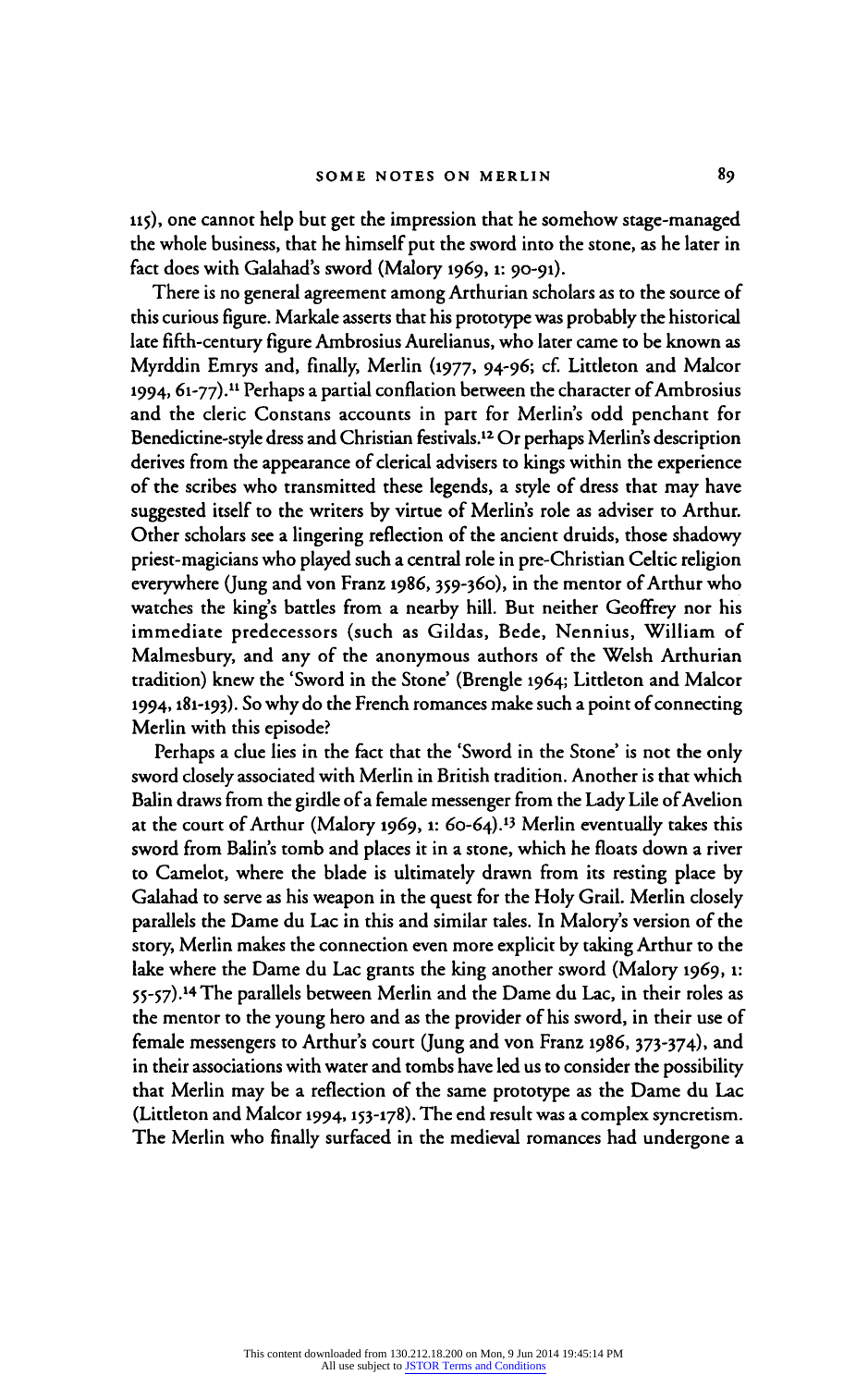series of transformations as profound in their way as those undergone by Arthur himself. He underwent a sex change, attracted Trickster elements to his story, and became the subject of Celtic, Christian, and possibly even historical overlays. and became the subject of Celtic, Christian, and possibly even historical overlays. Bur the similarities of how Merlin funcrions in the life of Arthur and of how the Dame du Lac functions in the life of Lancelot are too exact to be ignored.

The 'Sword in the Stone' story itself, in all of its manifestations, probably derives from a ritual that was practiced by the Alans, a group of Northeast<br>Iranian-speaking nomads from the trans-Caucasian steppes who invaded the Iranian-speaking nomads from the trans-Caucasian steppes who invaded the Roman Empire in the fifth century C.E. (Littleton 1982; Littleton and Malcor 1994, 181-193).\*5 These horse-riding nomads settled heavily over the area that became France and founded many of the noble families who would become<br>patrons of the medieval Arthurian tradition (Littleton 1982; Littleton and Malcor patrons of the medieval Arthurian tradition (Littleton 1982; Littleton and Malcor 1994,  $3-57$ , 293-325). Many of them also became prominent figures in the medieval Church (Littleton and Malcor 1994, passim), which brings us back to the references to Merlin being trained by clerics, possibly in the north of Britain. Following the Norman invasion of 1066 c.e., William the Conqueror Britain. Following the Norman invasion of 1066 C.E., William the Conquer gave many of the lands in the north of Britain to descendants of the Alans.<sup>2</sup> One of these families, the FitzMans, became patrons of the Arthurian legends.<sup>1</sup> It is not inconceivable that the tradition of the prophet Merlin was introduced by clerics who were themselves descendants of the ancient Alans, especially since the Holy Grail cycle in which Merlin plays a role was codified and disseminated almost entirely by such clerics.<sup>18</sup>

The potential Alano-Sarmatian influence on Merlin seems to go beyond the episode of the 'Sword in the Stone.' The fifteenth-century English poem Arthour and Merlin ends with Pendragon, who is described in this poem as Uther's brother and who, like Arthur, is supposedly buried at Glastonbury.<sup>19</sup> The name 'Pendragon' in all probability derives from a widespread Eastern European word for 'ruler,' pan/panje, which would yield 'Dragon Ruler.' This is consonant with the images of Sarmatian warriors on grave stelae and elsewhere, many of whom bear banners shaped like dragons (Littleton and Malcor 1994, 14 [plate 1], 101).20

The Merlin who appears in the thirteenth-century Tale of Balain is quite distinct from the prophet of the Grail romances:

Merlin ... stayed on the island for a little more than a month and cast there various spells. Next to the tomb he constructed a bed that was so strange that no one could sleep in it without losing his mind and his memory in such a manner that he couldn't remember anything which he had done before he came to the island. And this spell lasted until Lancelot, son of the King Ban de Benoic [Benoich/Benwick], came there, and then the spell of this bed was broken, not by Lancelot but by a ring which he was wearing which broke all enchantments. (Campbell 1972, 119)<sup>21</sup>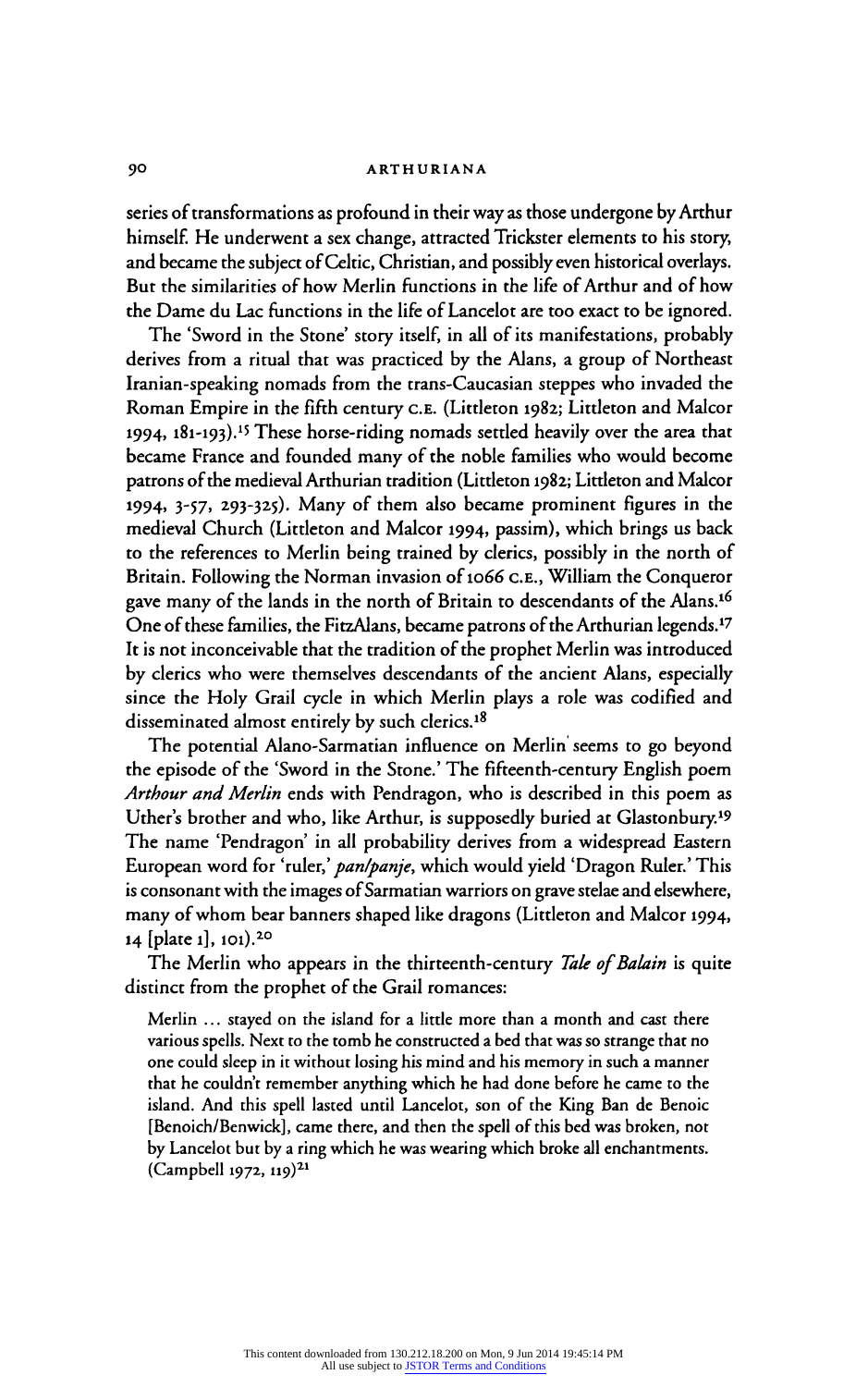Here, unlike the 'clerical\* Merlin of the Grail tradition, the sage of the Round Table is truly a spellcaster, a wizard who gains his ends through enchantments rather than through prophecy.

The Continent, rather than Britain, serves as the setting for this particular legend. This is important since this work and the other Continental tales of Merlin tend to exhibit the same apparent Alanic influence that can be seen elsewhere in the Continental Arthurian tradition. For example, the author of the Huth *Merlin* promises to tell of  $H$  Helain the White, who became Emperor of Constantinople' and whose name is but one of many examples of Alans/ Elaines in the Arthurian material (Littleton and Malcor 1994, 98-99);<sup>22</sup> however, the legend is not contained in the version of this work which survives (Waite the legend is not contained in the version of this work which survives (waite 1961, 199). Similarly the Suite du Merlin introduces Ban as if the reader were already acquainted with him and his affairs' - and those affairs appear to include Merlin (Bogdanow 1966, 35). As Merlin and Niviene (Niniane) pass through Benoich (*i.e.*, Benwick), war is raging there. They come to the Castle of Trebes,<sup>23</sup> and Helaine (Elaine), Ban's wife, explains that Claudas<sup>24</sup> does them harm whenever he can. In the Cambridge Manuscript (fol. 30id) she adds that they are forever at war with him. Merlin comforts Helaine by predicting that her son Lancelot will one day overcome Claudas (Cambridge MS, fols. 30ic-302a; Paris and Ulrich 1888, 144). In the rebellion section, Ban and Bors ('Boors') play a considerable role. On Merlin's suggestion they do homage to Arthur and help him in his wars, an alliance that becomes the focus of the entire first section of Malory's Le Morte Darthur. Their own troubles with Claudas are also mentioned. Ban had built a castle on a piece of ground that Claudas claimed as his, but Ban denied the validity of his claim (Cambridge MS, fol. 208a).25 As Arthur's messengers, Ulfin and Bretel,<sup>26</sup> pass through Ban's lands, Claudas has just been defeated by Ban, but the author predicts that Claudas will take revenge later (Cambridge MS, fol. 208b-c), $27$  a prophecy that results in the death of Ban and the kidnapping of Lancelot by the Dame du Lac - events set in motion by Merlin.

The tellers of the legends of Lancelot apparently recognized something in Merlin that led them to include him in stories of the Dame du Lac. We suggest that this 'something was the parallels between these two figures. But where the Dame du Lac became most closely associated with the legends of the 'sword<br>from the lake,' Merlin became most closely associated with the stories of the from the lake, Merlin became most closely associated with the stories of the Sword in the Stone. The stories filtered to Britain, where the Dame du La eventually became attached to the figure of Arthur, who was originally paired with Merlin, just as Merlin had become associated with the figure of Lancelot, who was originally paired with the Dame du Lac, on the Continent. The figure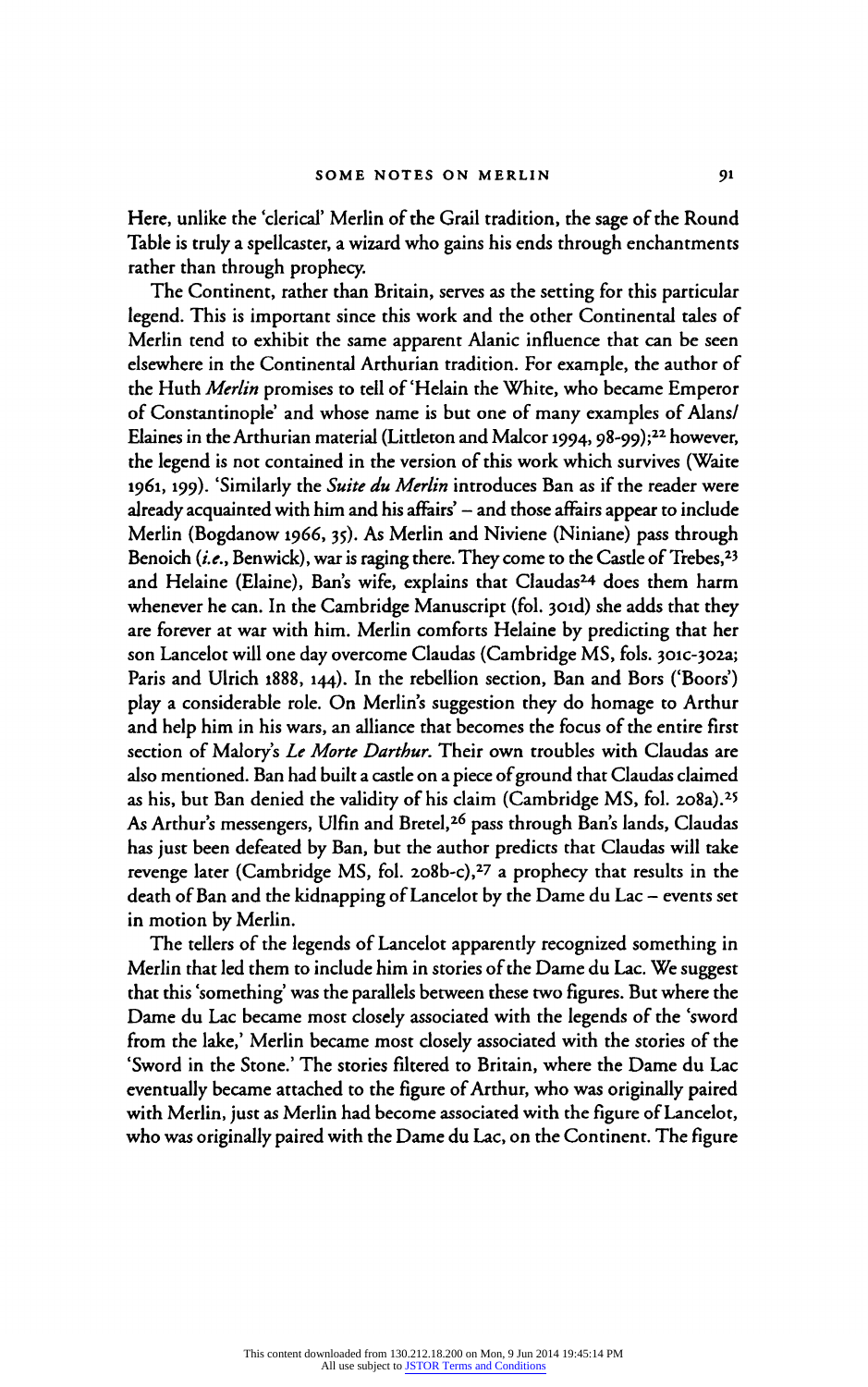of Merlin, in particular, has been the subject of Celtic, Christian, and possibly historical overlays resulting in the complex figure who emerges as the statesman/ magician of the Round Table.

C. Scott Littleton (yokatta@cheshire.cc.oxy.edu) is Professor of Anthropology at Occidental College, Los Angeles. He is the author of the New Comparative Mythology (1982), and has written extensively on Arthurian subjects for, among others, the Journal of American Folklore and the Journal of Folklore Research. Linda A. Malcor (legend@cheshire.cc.oxy.edu) is a Los-Angeles based independent scholar who has taught Arthurian courses and has published articles on Lancelot and the Holy Grail in Folklore and Mythology Studies. Littleton and Malcor are co-authors of From Scythia to Camelot: A Radical Reassessment of the Legends of King Arthur, the Knights of the Round Table, and the Holy Grail (1994).

#### NOTES

- 1 We would like to thank Gary Kuris, of Garland Publishing Inc., for his valuable editorial suggestions.
- 2 See Ashe in Lacy et al. (1986, 209-214). Geoffrey composed the Vita Merlini (Geoffrey of Monmouth 1973) after the completion of the Historia (Geoffrey of Monmouth 1925).
- 3 Les Prophécies include references to political events of both the twelfth and thirteenth centuries (Geoffrey of Monmouth 1926; cf. Paton 1966).
- 4 This text is found in the Icelandic manuscript of the Breta sogur by Gunnlaugr Leifsson (d. 1218 or 1219), an Icelandic monk of the Benedictine monastery of Dingeyrar (Jónsson 1892-1896, 271-283).  $f = \int_0^{\pi} \frac{1}{\pi} \int_0^{\pi} \frac{1}{\pi} \int_0^{\pi} \frac{1}{\pi} \int_0^{\pi} \frac{1}{\pi} \int_0^{\pi} \frac{1}{\pi} \int_0^{\pi} \frac{1}{\pi} \int_0^{\pi} \frac{1}{\pi} \int_0^{\pi} \frac{1}{\pi} \int_0^{\pi} \frac{1}{\pi} \int_0^{\pi} \frac{1}{\pi} \int_0^{\pi} \frac{1}{\pi} \int_0^{\pi} \frac{1}{\pi} \int_0^{\pi} \frac{1}{\pi} \int_0^{\pi} \frac$
- $5$  See, for example, Entwistle (1925); Sharrer (1977, vol. 1).
- 6 See Dumézil for the legends of the Xæmyc and the Ossetic Narts (1930, 115-121,1948). See also Litdeton and Malcor (1994,126,143). In an enigmatic passage, Geoffrey describes Merlin as 'a boy without a father' (Rees and Rees 1961, 237; cf. Geoffrey of Monmouth 1966, 167), which implies that his birth occurred without benefit of a begetter. Several legends of Merlin list him as the son of an incubus, engendered on a nun (Kibler in Lacy et al. 1986, 382). This specific tale is also told of the Ossetic seer/trickster, Syrdon, who in some variants of the Nart sagas is said to be the son of the Devil, engendered on the virgin Satana (Dumézil 1930, 77).
- 7 Such garments would have been worn by Benedictine-trained scholars and clerks as well as by actual members of the clergy.
- 8 'Constant' is probably Constantine III of Britain, although possibly Constantine Cadorson. The former usurped the imperial throne of Rome in Britain  $(407 \text{ C.E.})$ and followed the Merovingian practice of dividing his kingdom among his three sons (Littleton and Malcor 1994,28,38, 51-52, 236, 271,293, 304,307-308, 312,318; Micha in Loomis 1959, 319), while the latter is Arthur's designated heir in the<br>legends.
- 9 This purity is judged by Christian standards, mainly piety and virginity. Galahad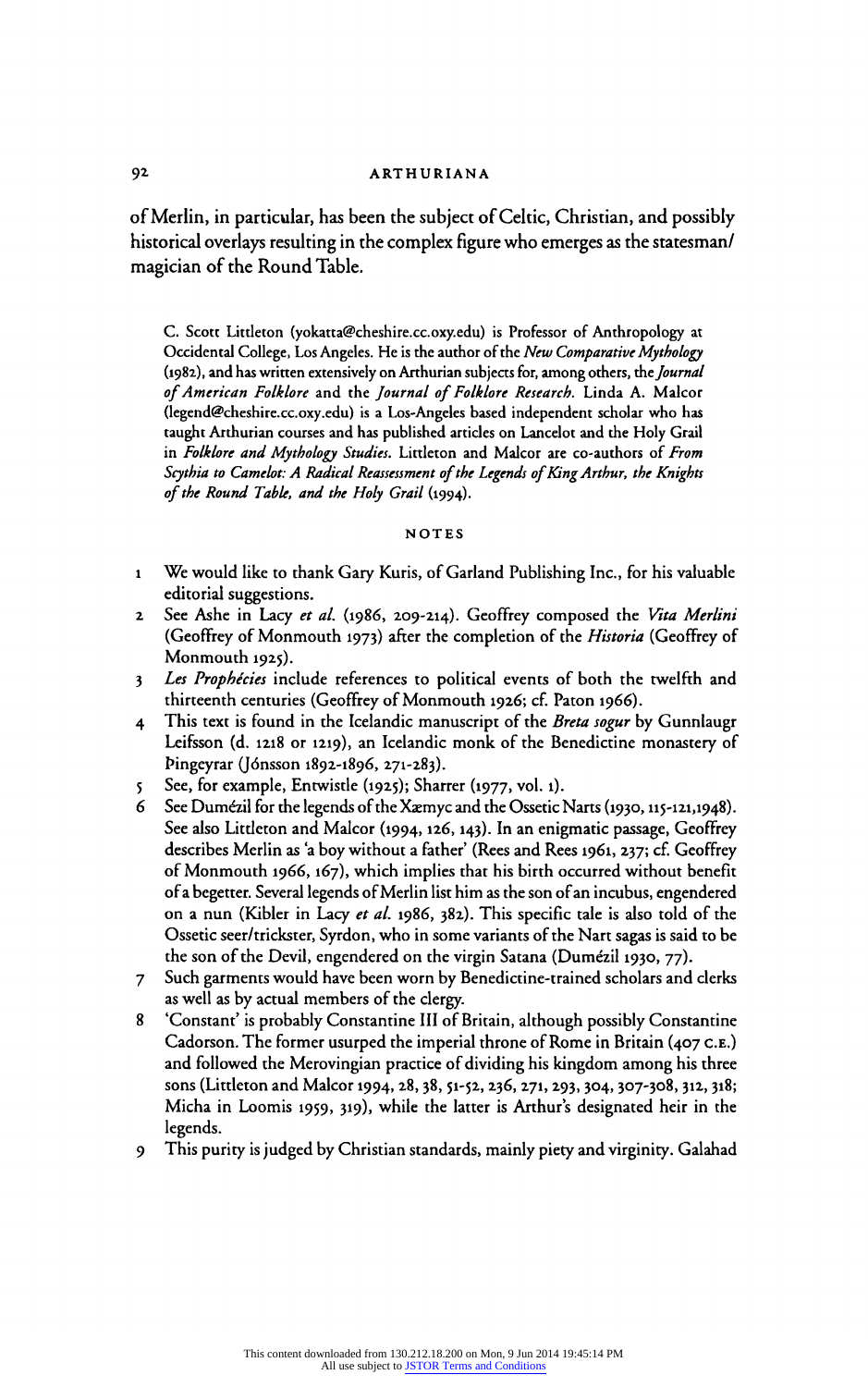succeeds; everyone else who attempts the feat is destroyed by divine lightning.

- 10 I.e., Pentecost Sunday, the seventh Sunday after Easter.
- Ambrosius Aurelianus is sometimes identified as the 'historical Arthur.' Ashe in Lacy et. al. 1986, 7. Lacy et. *al.* 1986, 7.
- 12 Constans is the son of Constantius of Britain and brother of Ambrosius and Uther in the Arthurian tradition.
- 13 Apparently Malory is scrambling two traditions at this point: that in which the Dame du Lac, who is also known as the Lady of the Lake, sends a sword to Arthur's court from the Isle of Avalon and that in which she is the enemy of Balin. This latter tradition gives Balin his motivation for beheading her.<br>14 Modern films, such as *Excalibur* (1981), sometimes take this con
- Modern films, such as *Excalibur* (1981), sometimes take this connection a step further by having Arthur break the sword from the stone, having Merlin instruct him to place the pieces of the sword in the water, and having the Dame du Lac then present Arthur with Excalibur – apparently reforged from the pieces of the broken sword.
- 15 See also Bachrach (1973), who traces the Alan invasions and assesses their impact on Western Europe.<br>16 A contingent of 5,50
- A contingent of 5,500 Sarmatians, close ethnic cousins of the Alans, was sent by Marcus Aurelius to northern Britain in 175 C.E. to garrison Hadrian's Wall. When these auxiliary cataphracti (heavy cavalrymen) retired from duty they were settled near the Lancashire village of Ribchester, known in Roman times as Bremetennacum Veteranorum (Littleton and Malcor 1994, 18-26, 300-303). See also Richmond (1945), Sulimirski (1970, 173-174), and Edwards and Webster (1985-<br>1987).  $\frac{1}{2}$
- 17 See Littleton and Malcor (1994,16, 25-26, 69, 302-303, 316).
- 18 See Littleton and Malcor (1994, 209-280); Malcor (1991, 60-67, 119-127, 137-139,186-<br>235, 324-337).  $\frac{23}{10}$ ,  $\frac{324-337}{10}$
- 19 This rendition is what scholars call the *jungere* version (Lagorio in Lacy *et al.*) 1986, 18). The *Arthour and Merlin* on which it was based dates to the thirteenth<br>century.
- 20 The more conventional etymology of the name Pendragon is that it is a bastardized construction from Welsh *pen* ('head') plus Latin *draco* ('dragon'); see Nickel (1975,<br>1-8).
- 21 See also Kölbing (1890) and Ackerman in Loomis (1959, 485-86)
- 22 In his fourth century account of the ancient Alans, Ammianus Marcellinus refers to them as the 'Halani\* (Rolfe 1939, 391).
- $23$  *I.e.*, Trèves (Trier).
- 24 *I.e.*, Clovis; cf. Littleton and Malcor (1994, 90-91).<br>25 The Vulgate *Merlin* continuation (Sommer 1908-19
- The Vulgate Merlin continuation (Sommer 1908-1916, 2: 98, lines 14-16) does not say that the wars between Ban and Claudas were continuous.
- 26 These names derive from Geoffrey's account of Uther's rape of Igraine. Ulfin was Uther's henchman, whom Merlin disguised as Jordan, and Merlin himself was disguised as Britaelis (Geoffrey of Monmouth 1966, 207).
- 27 See also Sommer (1908-1916, 2: 98, lines 38-41).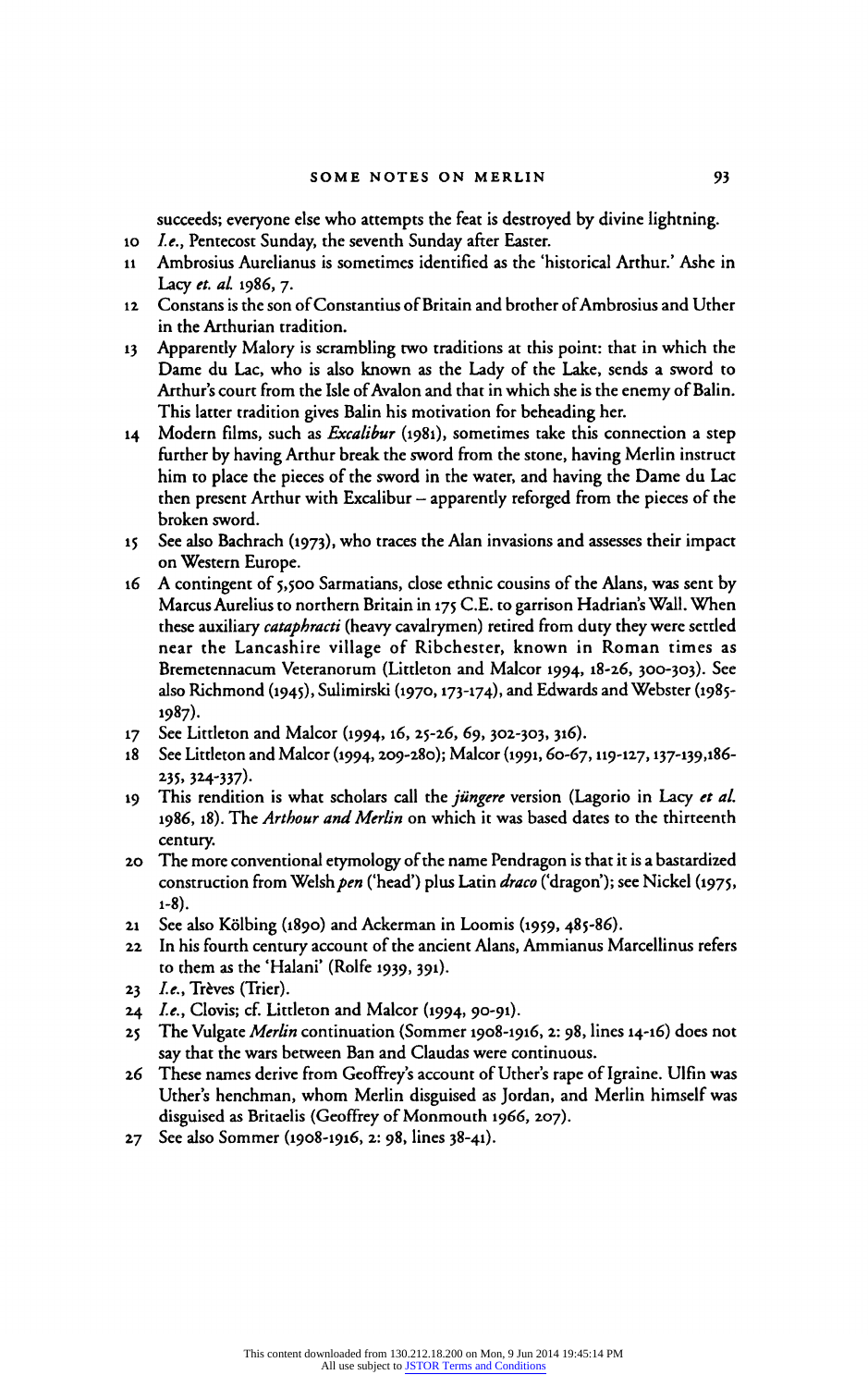#### WORKS CITED

- Bachrach, Bernard S. 1973. A History of the Alans in the West. Minneapolis: University of Minnesota Press.
- Bogdanow, Fanni. 1966. The Romance of the Grail: A Study of the Structure and Genesis of a Thirteenth-Century Arthurian Prose Romance. Manchester:<br>Manchester University Press; New York: Barnes & Noble. Manchester University Press; New York: Barnes  $\alpha$  Noble
- Brengle, Richard L., ed. 1964. Arthur, King of Britain. Englewood Cliffs, New Jersey:<br>Description II. II. I Prentice-Hall, Inc.

Campbell, David E., trans. 1972. The Tale of Balain, From the Romance of the Grail, a 13th Century French Prose Romance. Northwestern University Press Medieval French Texts. Evanston, Illinois: Northwestern University Press.

Dumézil, Georges. 1930. Légendes sur les Nartes. Paris: Libraire ancienne<br>Honoré-Champion.

1948. Loki. Paris: G.P. Maisonne

- Edwards, B.J.N., and P.V. Webster. 1985-1987. Ribchester Excavations. 2 vols. Cardiff:<br>University College.
- $U = U \cup U$ Entwistie, William J. 1925. The Arthurian Legend in the Literature of the Spanish Peninsula. London: Dent.
- Excalibur. 1981. Dir. John Boorman. Orion productions/Warner Bros.
- Geoffrey of Monmouth. 1925. Vita Merlini. Ed. and trans. J.J. Parry. Urbana: University of Illinois Press.
- -. 1926. Prophécies de Merlin. Ed. Lucy Allen Paton. 2 vols. New York: Heath.
- -. 1966. History of the Kings of Britain (Historia Regum Britanniae). Trans. Lewis Thorpe. Harmondsworth and New York: Penguin Books.
- -. 1973. *Vita Merlini*. Trans. Basil Clarke. Cardiff: University of Wales Press. Goodrich, Peter H. 1987. 'The Metamorphosis of a Mage.' Avalon to Camelot 2-4: 4-8.
- Gougand, Louis. 1923. Gaelic Pioneers of Christianity. Dublin: M.H. Gill & Son, Ltd.
- Jónsson, Finnur, ed. 1892-1896. Hauksbók, udgiven efter de Arnamagnoeanske håndskrifter No. 371, 544 og 675, 4, samt forkellige papirhåndskrifter auf det Kongelige nordiske oldskrift-selskab. Copenhagen: Thieles bogte.
- Jung, Emma, and Marie-Louise von Franz. 1986. The Grail Legend. Trans. Andrea Dyks. Boston: Sigo Press.
- Kölbing, Eugen, ed. 1890. Arthour and Merlin. Heilbronn: Henniger.
- Lacy, Norris J., et al. eds. 1986. The Arthurian Encyclopedia. New York: Garland Publishing Inc.
- Littleton, C. Scott. 1982. 'From Swords in the Earth to the Sword in the Stone: A Possible Reflection of an Alano-Sarmatian Rite of Passage in the Arthurian Tradition. Homage to Georges Dumézil. Ed. Edgar C. Polomé. Washington, D.C.: Journal of Indo-European Studies Monograph No. 3. 53-67.
- Littleton, C. Scott, and Linda A. Malcor. 1994. From Scythia to Camelot: A Radical Reassessment of the Legends of King Arthur, the Knights of the Round Table, and the Holy Grail. New York: Garland Publishing Inc.